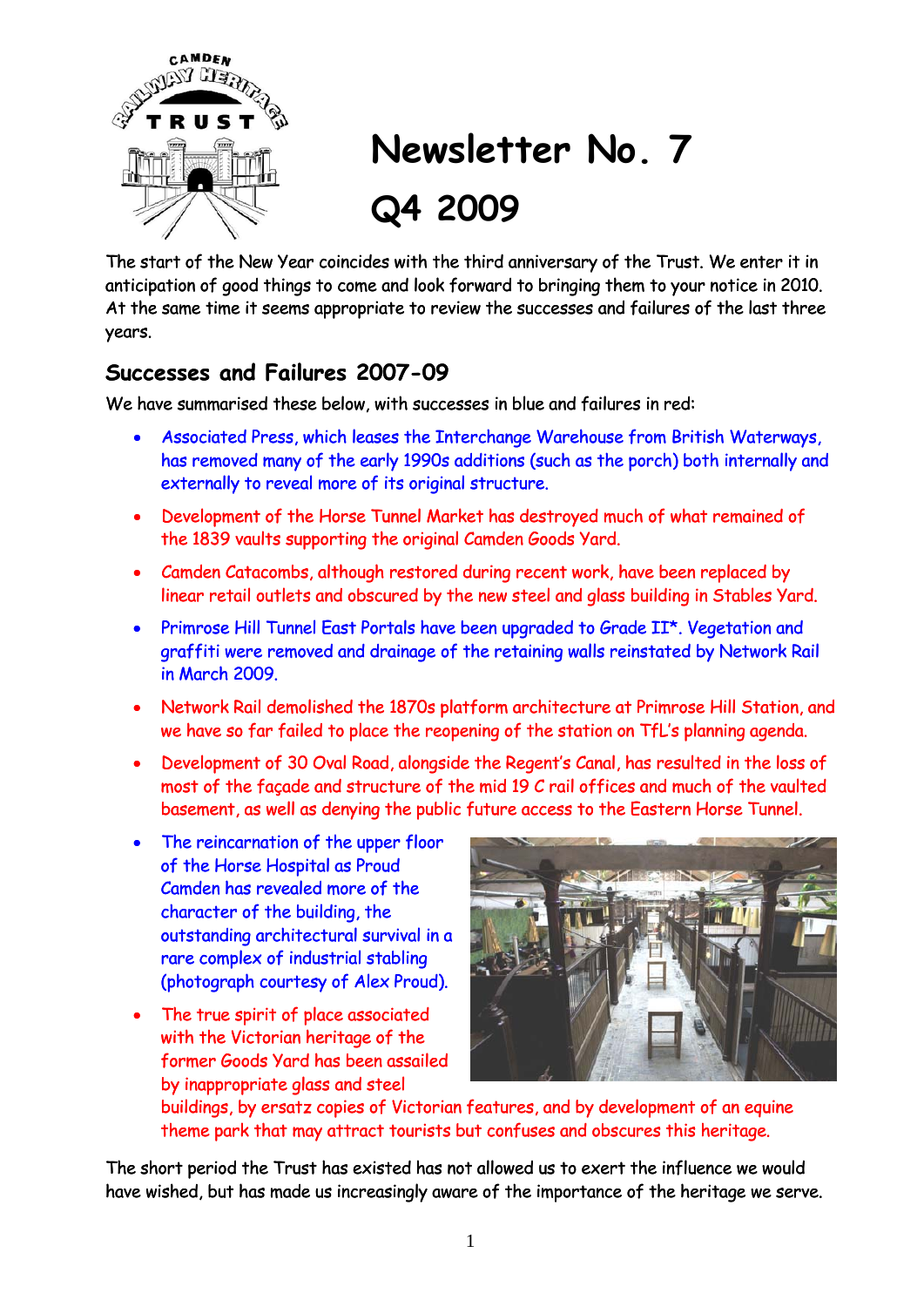## **Importance of Railway Heritage in Camden and Primrose Hill**

We are awaiting English Heritage's decision on upgrading the Stationary Winding Engine Vaults to Grade II\* (picture courtesy of Dan Cruikshank). We have based our application on their history, location and state of preservation. What has since become clear is the lack of comparable heritage around the country, despite the important role that stationary engines played in the early stages of railway development.

We are currently conducting research on the Stables Complex in support of a future application to upgrade this to Grade II\*. We discuss this in the next section. We also hope to define what still



remains of the 1839 Goods Yard. This will be the subject of a future newsletter.

Together with the Grade II\* listed Roundhouse and Primrose Hill Tunnel East Portals, the success of these applications would create four Grade II\* listed structures or groups of structures, as well as a host of Grade II structures. The extraordinary heritage in and around the former Goods Yard may then finally come to the attention of those primarily responsible for its protection. Indeed this is, sadly, the primary purpose of seeking these listing upgrades.

#### **Threats to the Heritage**

The threats to our heritage could not be better expressed than by Sean Murphy, writing about the loss of heritage in Temple Bar, Dublin:

#### "Experience shows us that there is a deadly linkage between acts of planning vandalism and historical ignorance or apathy".

We are not opposed to development - far from it - but believe strongly that any development should understand, respect, cherish and celebrate the unique heritage that exists. Indeed we believe that this will result in greater long-term gain both to developers and the community.

We bear a responsibility here in our failure to bring the unique nature of the heritage to the attention of those primarily responsible for its protection. While individual local councillors have been very supportive, and English Heritage has played its role, we have at no time received any help or support from Camden Council's executive arm.

The Council's apathy is matched by the ignorance of both developers and their professional advisors, which has undermined the proper understanding of the heritage. Consider the following statement made by Heritage Architecture (October 2004) as part of the PPG 15 Statement for the planning application for Building D (part of Horse Tunnel Market):

"…it is clear that the subject horse tunnel, although not individually listed, is of some intrinsic architectural and historic interest, but this is largely local. As a form of structure and construction it is far from rare, and there are many similar structures throughout the country associated with similar uses"

At least the horse tunnel was referred to, which is more than can be said for the PPG 15 statement (Jeffery W George and Associates, June 2006) in support of the planning application for 30 Oval Road, whereby part of the horse tunnel was to be demolished.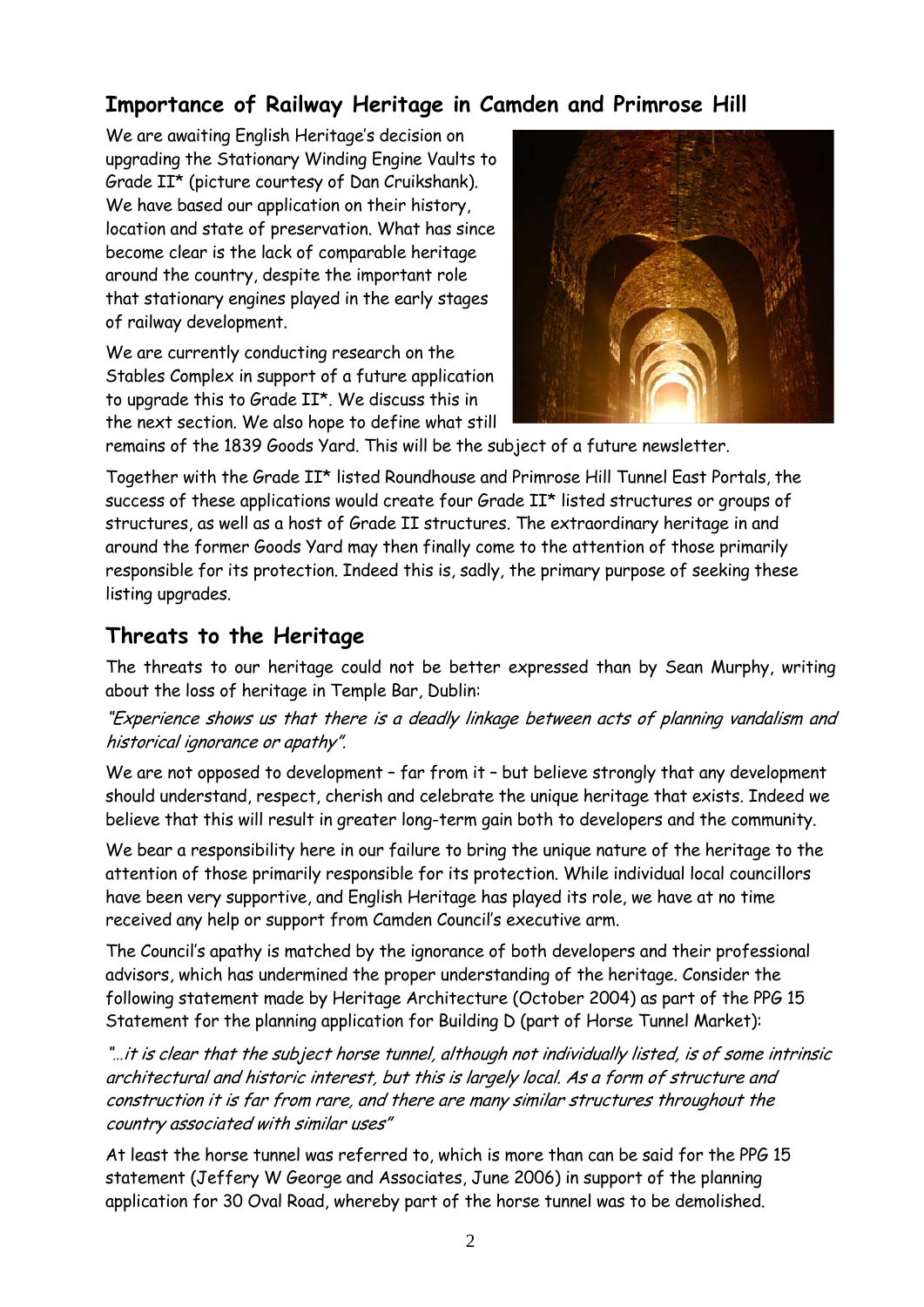A third report, that prepared by AOC Archaeology (October 2007) as part of the planning application and listed building consent for Buildings A, B and D in Stables Yard refers to:

"…removing some underground arched brickwork that supported a Goods Yard."

The report fails to identify with any historical accuracy the features it describes. It refers obscurely to a "Tripartite Tunnel", in fact the vaults supporting the original 1839 Goods Yard below one of the main rail sidings. The document essentially chronicles the destruction of much of the remaining vaulted basement of 1839, shown in the photograph from 1987 (courtesy Nick Catford), demolished to make way for Horse Tunnel Market.

## **Stables Complex**

CRHT has approached English Heritage regarding

extending and upgrading the listing of the Stables Complex to Grade II\* on the basis of the quality, coherence, completeness and nature of the facilities. Taken together these provide an exceptional, possibly unique, example of the role played by the working horse in Victorian Britain and particularly in the interchange between canal, railway and road transport (contrast this with the statement about the Eastern Horse Tunnel above).

The London and North Western Railway/London Midland and Scottish (LMS) Railway had 400-500 horses stabled here. and in the early 20 C was the largest owner of horses in the UK with the largest stud. Other stables in the Victorian complex probably added at least another 200 horses (Pickfords, Allsopps, etc). Camden Goods Yard certainly did not contain London's largest stables complex, but others that were comparable when in operation are now incomplete and have lost the context that complements and explains their existence.

We have proposed that English Heritage:

- i. Treat buildings and other features associated with horses and their movement between stables and workplace as a group.
- ii. Include both the Western and Eastern Horse Tunnels from the 1850s.
- iii. Include the most complete complex of 19 C stables in London, comprising The Stables, Long Stable, Provender Store, Tack Room (see photo of the last three) and Horse Hospital.
- iv. Include Stables Yard with its granite sett pavements.



- v. Include the former single entrance to Stables Yard from Chalk Farm Road.
- vi. Include railway arches, where horses were also stabled.
- vii. Possibly include the massive retaining wall along Chalk Farm Road.

English Heritage has requested help in exploring the local, regional and national context for similar heritage that relates to the use of the horse in the 19C. In response CRHT has